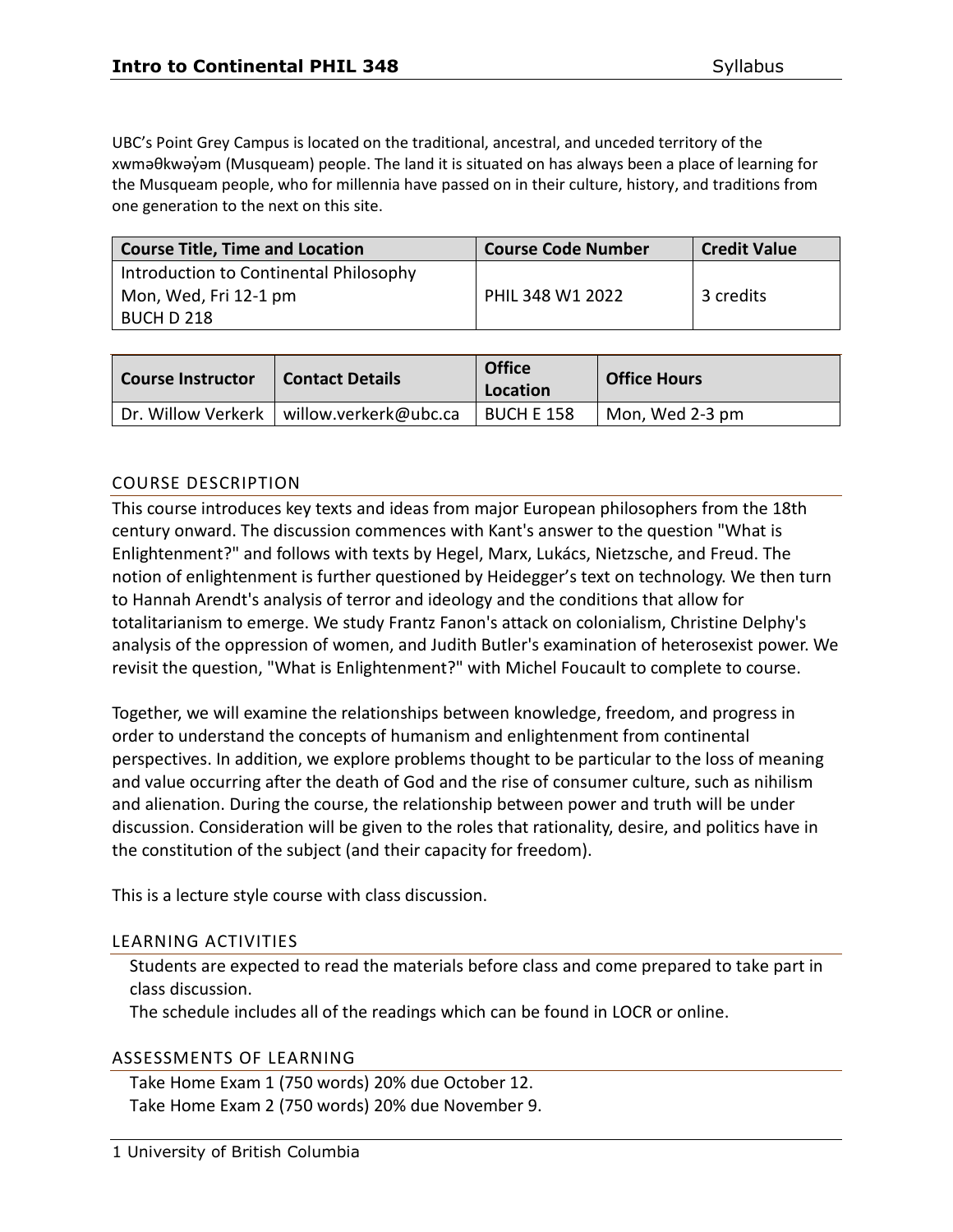Final Essay (3000 words) 50% due December 7.

Participation 10%: based on participation in class and online discussion. All assignments are submitted on Canvas.

### SCHEDULE: MON, WED, FRI 12-1 PM

# **Wednesday September 7: Introduction: What is Continental Philosophy?** QUESTIONS:

- 1. How do you understand continental philosophy?
- 2. How does it differ from analytic philosophy?

### **Friday September 9: On Enlightenment and Thinking for Oneself**

**READ:** Kant, "An Answer to the Question: What is Enlightenment?" (LOCR) Recommended reading: Tsenay Serequeberhan, "The Critique of Eurocentricism and the Practice of African Philosophy" (Modules).

QUESTIONS:

- 1. What does it mean to think for oneself according to Kant?
- 2. Is there a tension between fulfilling one's duties as a citizen and speaking one's mind freely?

### **September 12-16: Critical Thinking and Abstract Thought**

**READ: :** Hegel, " Who Thinks Abstractly"

<https://www.marxists.org/reference/archive/hegel/works/se/abstract.htm> And

Schopenhauer, "On Thinking for Yourself" (LOCR) QUESTIONS:

- 1. What does Hegel mean by abstract thinking?
- 2. Do you agree with Schopenhauer's account on the importance of thinking for yourself?

### **September 19-23: Alienation**

**READ:** Marx, "Estranged Labour" in *Economic and Political Manuscripts* <https://www.marxists.org/archive/marx/works/1844/manuscripts/labour.htm> QUESTIONS:

- 1. In which four ways does alienation occur according to Marx?
- 2. Do you think Marx's analysis of labour is still relevant today? Why or why not?
- 3. How does the process of alienation impact upon one's ability to think?

# **September 26-30: Class and the Human Being as a Commodity**

**READ:** Georg Lukács, *History and Class Consciousness*, "Reification and the Consciousness of the Proletariat, I: The Phenomenon of Reification"

<https://www.marxists.org/archive/lukacs/works/history/hcc05.htm>

QUESTIONS:

- 1. How does Lukács explain the process of reification?
- 2. How does reification change human experience?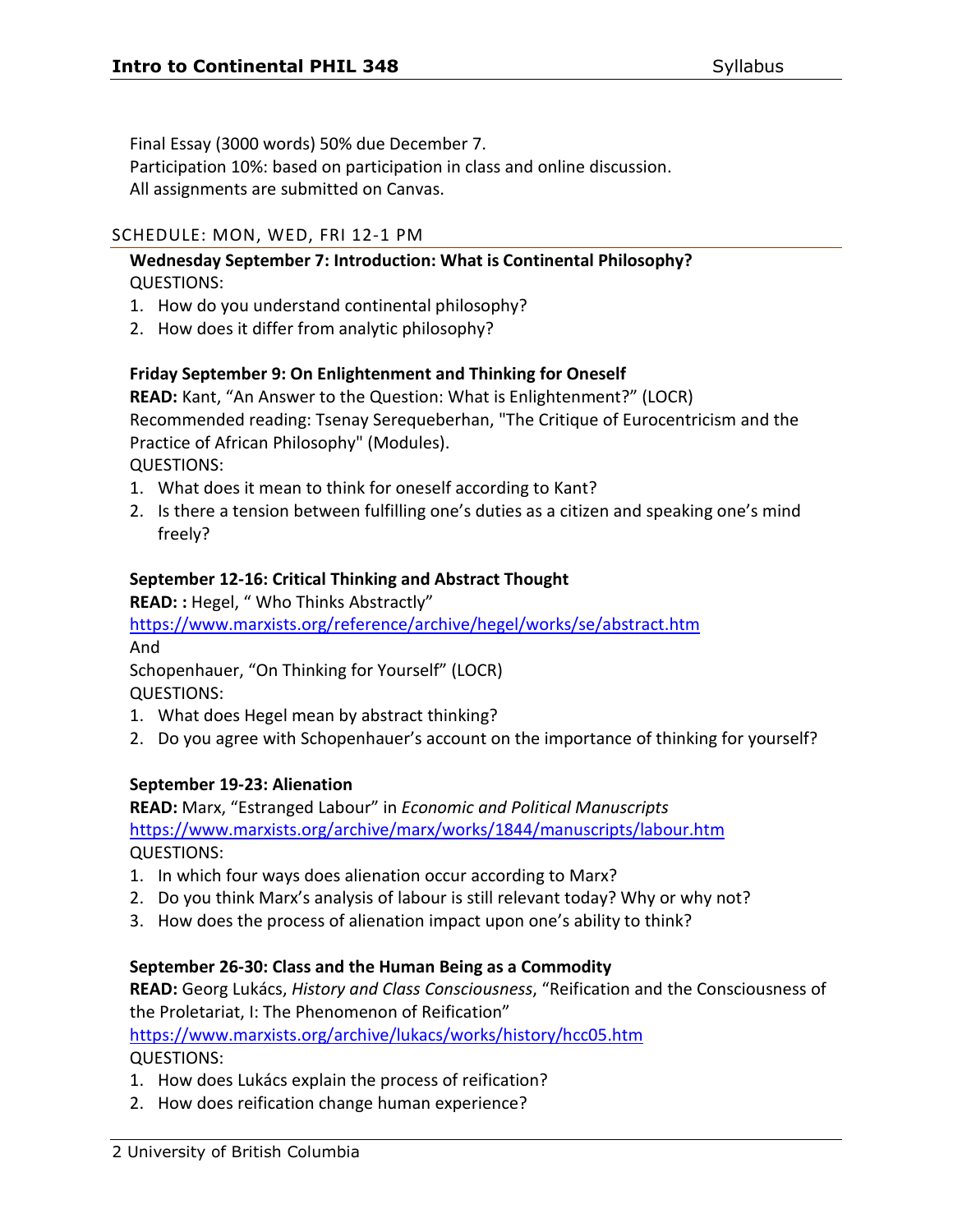# **October 3-7: Truth/Untruth and the Will to Power**

**READ:** Nietzsche, "Preface" and "Part One: On the Prejudices of Philosophers," in *Beyond Good and Evil* (LOCR)

QUESTIONS:

- 1. Explain Nietzsche's analogy between 'woman' and 'truth'. What do you think he is trying to teach us about these concepts?
- 2. How does Nietzsche explain his notion of the will to power?

*Take Home Exam 1 posted October 7*

Holiday October 10- Thanksgiving Day

*\*Take Home Exam 1 due October 12\**

# **October 12-14: The Free Spirit and Truth**

**READ:** Nietzsche, "The Free Spirit" in *Beyond Good and Evil* (LOCR) QUESTION:

- 1. How does Nietzsche describe the free spirit?
- 2. What is the relationship between the free spirit and truth?

# **October 17-21: Freud's Drives and the Interjections of Desire**

**READ:** *Beyond the Pleasure Principle* (LOCR) QUESTIONS:

- 1. How does Freud describe the pleasure principle?
- 2. How does Freud's notion of the drive differ from that of Nietzsche's?

# **October 24-28: Freud on Repetition and the Death Drive**

**READ:** *Beyond the Pleasure Principle* (LOCR) QUESTIONS:

- 1. How does Freud use the concept of repetition in this text?
- 2. What is the 'beyond' that Freud is discussing?

# **October 31- November 4: On Being and Technology**

**READ:** Heidegger, "The Question Concerning Technology" (LOCR) QUESTIONS:

- 1. What does Heidegger mean by Enframing? Give an example of Enframing from the text.
- 2. Is there a problem with being on "standing reserve" according to Heidegger? If so, what is it?

*Take Home Exam 2 posted on Friday November 4*

# **November 7: Discussion Day and \****Final Essay Topics Posted\**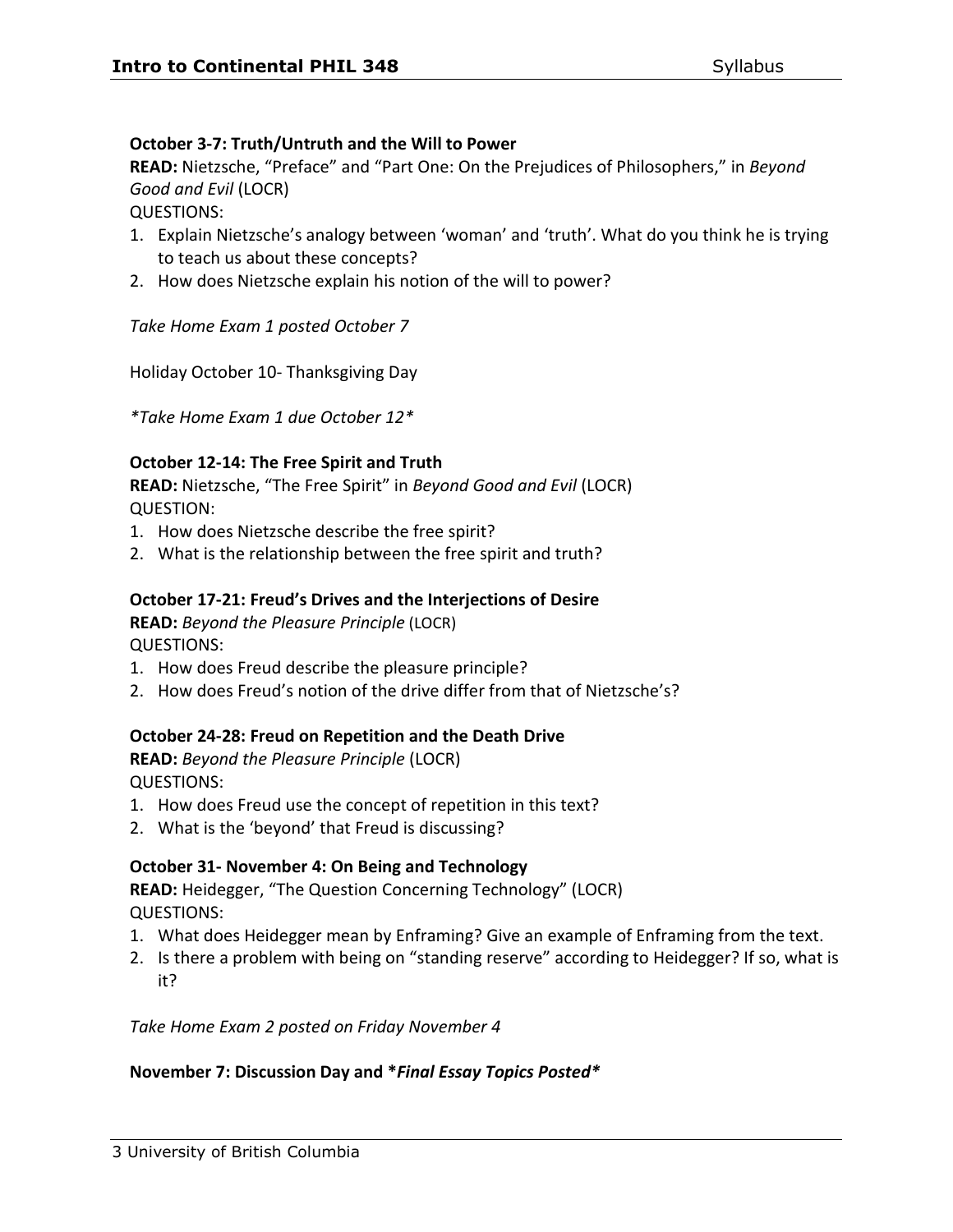*\* Take Home Exam 2 due November 9\** 

*Midterm break November 9-11* 

### **November 14-18: The Dangers of Totalitarianism**

**READ:** Hannah Arendt, "Ideology and Terror: A Novel Form of Government" (LOCR) QUESTIONS:

- 1. What are some of the conditions that allow for totalitarianism to emerge?
- 2. What is the role of ideology in the move towards totalitarian rule?

# **November 21-25: Freedom and the Anticolonial Struggle**

**READ:** Fanon, *The Wretched of the Earth,* "On Violence," pages vii-52 (LOCR) QUESTIONS:

- 1. How does Fanon describe the relationship between the colonist and the colonized?
- 2. Why does Fanon argue that decolonization is a violent event?

# **November 28-December 2: Capitalistic, Patriarchal, and Heterosexist Power**

**READ:** Delphy, "The Main Enemy" (LOCR) And Butler, *Gender Trouble*, "1: Subjects of Sex/Gender/Desire" (LOCR) QUESTIONS:

- 1. What is the source of the oppression of women according to Delphy?
- 2. How is Butler critiquing the relationship between sex, gender, and desire? What do these terms mean for them?

### **December 5-7: Knowledge, Power, and the Subject and Closing Discussion**

**READ:** Foucault, "What is Enlightenment?" (LOCR) QUESTIONS:

- 1. How is Foucault critiquing humanism in this essay?
- 2. How would you describe Foucault's positive view of enlightenment?

### *\*December 7 Final Essay due\**

# LEARNING OUTCOMES

During the course, students will learn concepts central to the history of European philosophy. They will practice talking and thinking critically about the arguments and ideas. The take home exam provides an opportunity to demonstrate understanding of the key concepts studied to date. The final paper is an exercise in critical thinking to explore and deepen understanding of one or more of the thinkers studied during the course. By the end of the semester, students will be familiar with key figures and themes in the continental tradition.

### UNIVERSITY POLICIES AND SUPPORT

UBC provides resources to support student learning and to maintain healthy lifestyles but recognizes that sometimes crises arise and so there are additional resources to access